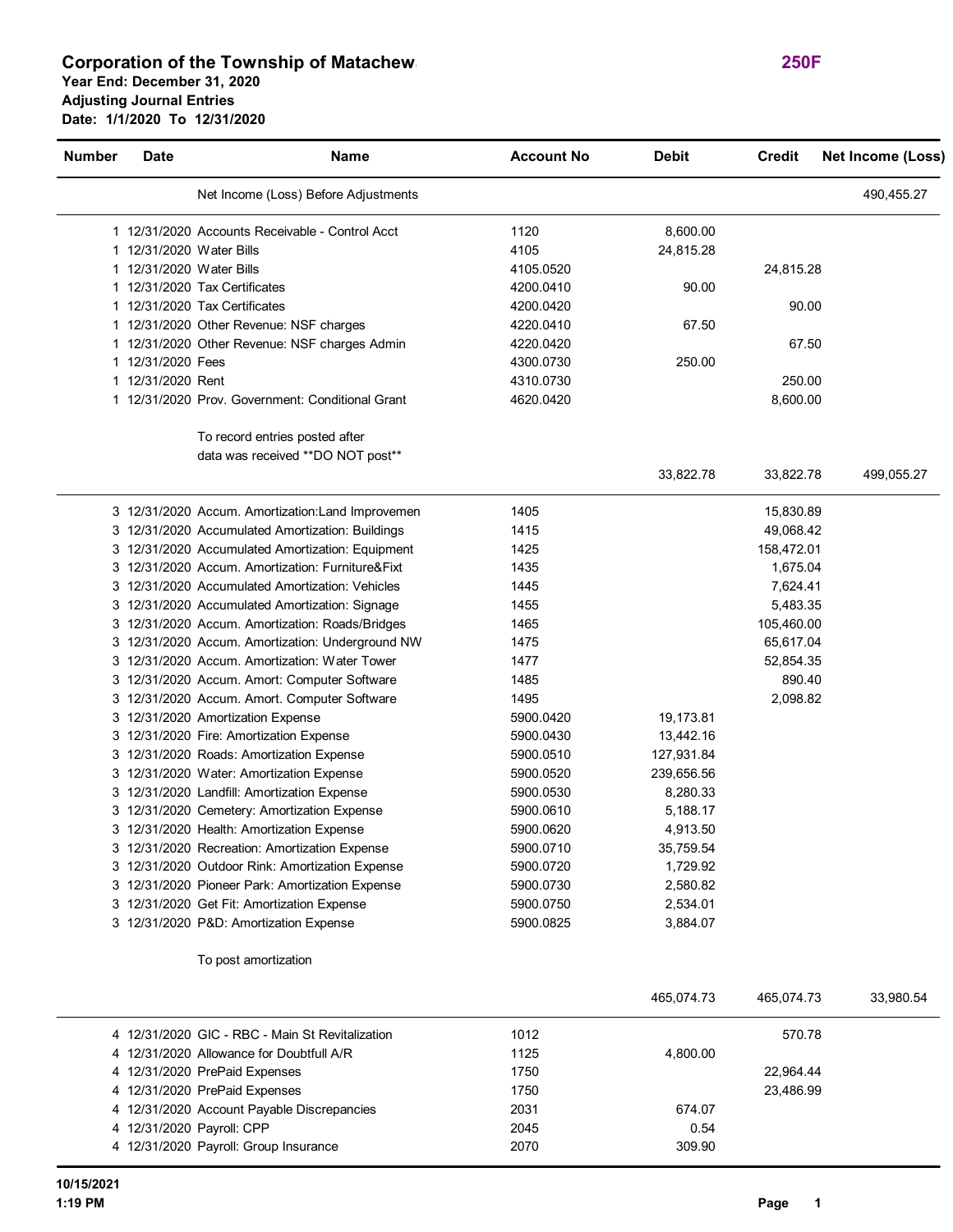## **Corporation of the Township of Matachew 250F-1 Year End: December 31, 2020 Adjusting Journal Entries Date: 1/1/2020 To 12/31/2020**

| <b>Number</b> | <b>Date</b>            | <b>Name</b>                                                                                                          | <b>Account No</b>      | <b>Debit</b>         | <b>Credit</b> | Net Income (Loss) |
|---------------|------------------------|----------------------------------------------------------------------------------------------------------------------|------------------------|----------------------|---------------|-------------------|
|               |                        | 4 12/31/2020 Payroll Group Ins - Employer Share                                                                      | 2071                   | 4,038.49             |               |                   |
|               |                        | 4 12/31/2020 Group Insurance Employer Expense                                                                        | 5015                   |                      | 4,348.93      |                   |
|               |                        | 4 12/31/2020 Prepaid Expense                                                                                         | 1750.0420              | 23,486.99            |               |                   |
|               |                        | 4 12/31/2020 Bank Interest Revenue                                                                                   | 4215.0420              | 570.78               |               |                   |
|               |                        | 4 12/31/2020 Building Repairs & Maintenance                                                                          | 5130.0510              |                      | 674.07        |                   |
|               |                        | 4 12/31/2020 Taxes Written Off                                                                                       | 5182.0410              |                      | 4,800.00      |                   |
|               | 4 12/31/2020 Recycling |                                                                                                                      | 5445.0530              | 22,964.44            |               |                   |
|               |                        | To adjust accounts per Janet Gore,<br>CAO ** adjustment should be made to the proper department<br>where needed.**   |                        |                      |               |                   |
|               |                        |                                                                                                                      |                        | 56,845.21            | 56,845.21     | 20,268.32         |
|               |                        | 5 12/31/2020 Accrued Liability                                                                                       | 2035                   |                      | 1,982.32      |                   |
|               |                        | 5 12/31/2020 Payroll Group Ins - Employer Share                                                                      | 2071                   | 1,982.32             |               |                   |
|               |                        | To adjust Accrued Liability to<br>actual                                                                             |                        |                      |               |                   |
|               |                        |                                                                                                                      |                        | 1,982.32             | 1,982.32      | 20,268.32         |
|               |                        | 6 12/31/2020 Land Improvements                                                                                       | 1400                   | 195,588.29           |               |                   |
|               |                        | 6 12/31/2020 Future Liability: Landfill                                                                              | 2300                   |                      | 5,432.21      |                   |
|               |                        | 6 12/31/2020 Future Liability: Landfill                                                                              | 2300                   |                      | 195,588.29    |                   |
|               |                        | 6 12/31/2020 Acreation expense                                                                                       | 5910.0530              | 5,432.21             |               |                   |
|               |                        | To adjust landfill liability for<br>accreation and to                                                                |                        |                      |               |                   |
|               |                        | reflect new assessment                                                                                               |                        | 201,020.50           | 201,020.50    | 14,836.11         |
|               | 7 12/31/2020 Buildings |                                                                                                                      | 1410                   |                      | 4,782.74      |                   |
|               |                        | 7 12/31/2020 Accumulated Amortization: Buildings                                                                     | 1415                   | 478.62               |               |                   |
|               | 7 12/31/2020 Equipment |                                                                                                                      | 1420                   | 7,500.00             |               |                   |
|               | 7 12/31/2020 Equipment |                                                                                                                      | 1420                   |                      | 20,690.00     |                   |
|               | 7 12/31/2020 Equipment |                                                                                                                      | 1420                   | 300.00               |               |                   |
|               |                        | 7 12/31/2020 Accumulated Amortization: Equipment                                                                     | 1425                   | 6,724.25             |               |                   |
|               | 7 12/31/2020 Vehicles  |                                                                                                                      | 1440                   | 1,500.00             |               |                   |
|               |                        | 7 12/31/2020 Administration, Gain/Loss on Asset Disposal                                                             | 4880.0420              |                      | 1,500.00      |                   |
|               |                        | 7 12/31/2020 Administration, Gain/Loss on Asset Disposal<br>7 12/31/2020 Administration, Gain/Loss on Asset Disposal | 4880.0420<br>4880.0420 | 6,465.75<br>4,004.12 |               |                   |
|               |                        | To adjust disposals to remove cost                                                                                   |                        |                      |               |                   |
|               |                        | from asset and other corrections                                                                                     |                        |                      |               |                   |
|               |                        |                                                                                                                      |                        | 26,972.74            | 26,972.74     | 5,866.24          |
|               |                        | 8 12/31/2020 Inventory - Ice Melter                                                                                  | 1600                   |                      | 83.88         |                   |
|               |                        | 8 12/31/2020 Inventory - Oil                                                                                         | 1602                   |                      | 156.75        |                   |
|               |                        | 8 12/31/2020 Inventory - Top Soil                                                                                    | 1604                   |                      | 1,017.61      |                   |
|               |                        | 8 12/31/2020 Inventory - Gravel                                                                                      | 1610                   |                      | 864.98        |                   |
|               |                        | 8 12/31/2020 Sand & Salt                                                                                             | 1611                   |                      | 2,669.17      |                   |
|               |                        | 8 12/31/2020 Sand & Salt                                                                                             | 5460                   | 4,792.39             |               |                   |